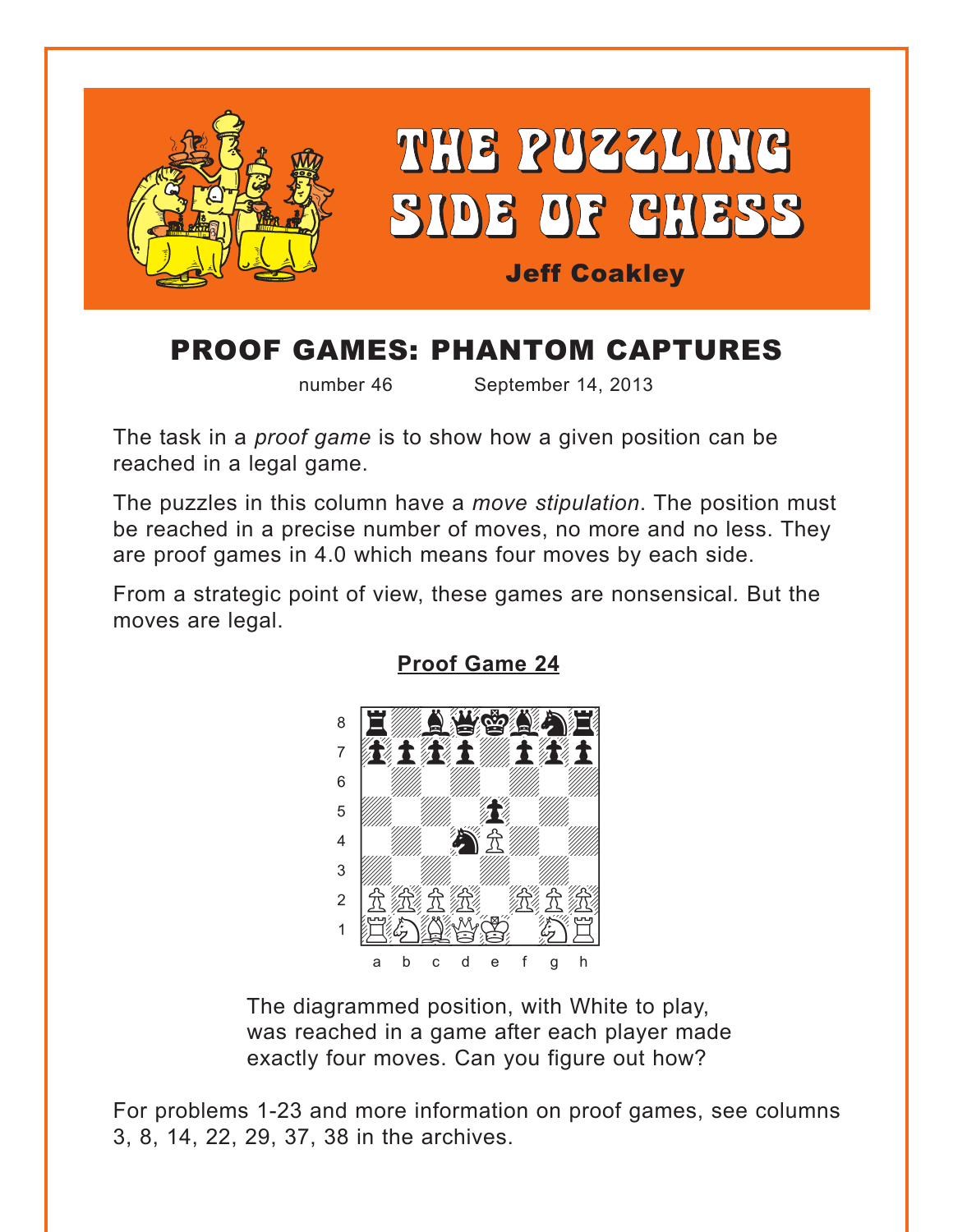<span id="page-1-0"></span>The next problem is by Canadian composer Cornel Pacurar. Because all the pieces stand (or appear to stand) on their original squares, it is called a *homebase* proof game.



**[Proof Game 25](#page-4-0)**

This position was reached after Black's fourth turn. What were the moves?

The white queen has gone missing in the following game. Can you explain her disappearance?



**[Proof Game 26](#page-4-0)**

This position was reached after Black's fourth turn. What were the moves?

One more mystery to solve. Have you spotted the thread that links the puzzles?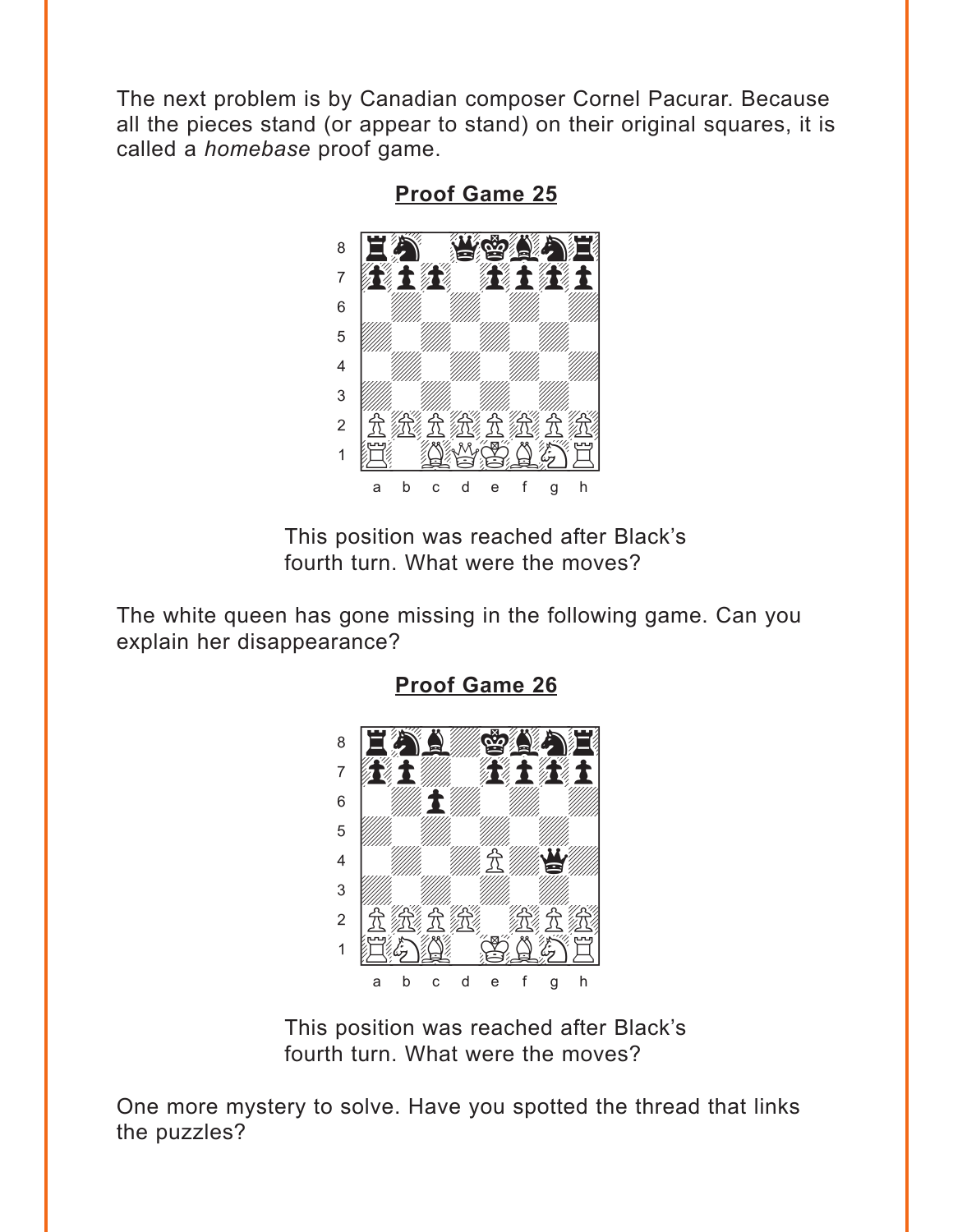### **Proof Game 27**

<span id="page-2-0"></span>

This position was reached after Black's fourth turn. What were the moves?

That concludes The Case of the Phantom Captures. There were eight missing pieces in the four puzzles. Except for one pawn, they were all taken on squares that are empty in the diagrams.



Each column on proof games concludes with a synthetic game. Instead of finding the move sequence that leads to a given position, the task is to compose a game that ends with a particular move.

Once again, we have a problem by British composer Charles D. Locock (1862-1946), a pioneer in the field of synthetic games.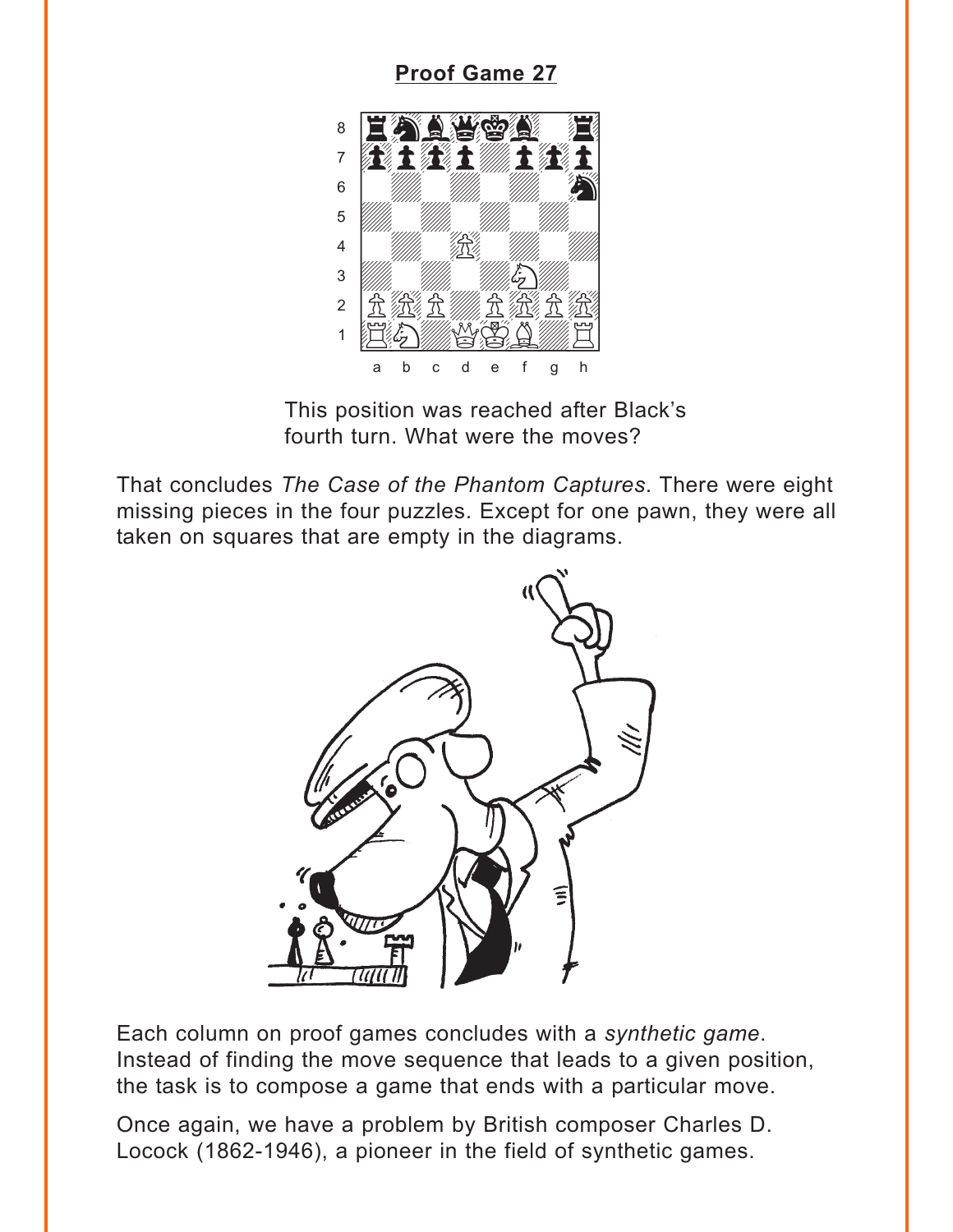#### **Synthetic Game 05**

<span id="page-3-0"></span>

Compose the shortest game possible that ends with a bishop giving mate by capturing a queen.

White or Black may give mate (BxQ# or ...BxQ#); whichever is shorter.

For synthetic games 1-4, see columns 14, 22, 29, 38.

## **SOLUTIONS**

Proof games 24, 26, 27 by J. Coakley. 24: Winning Chess Puzzles For Kids (2006). 26: WCPFK Volume 2 (2010). 27: ChessCafe.com (2013).

PDF hyperlinks. You can advance to the solution of any puzzle by clicking on the underlined title above the diagram. To return to the puzzle, click on the title above the solution diagram.



**Proof Game 24** 

1.e3 e6 2.Bb5 e5 3.Bc6 Nxc6 4.e4 Nd4 Each side plays a tempo move with their e-pawn.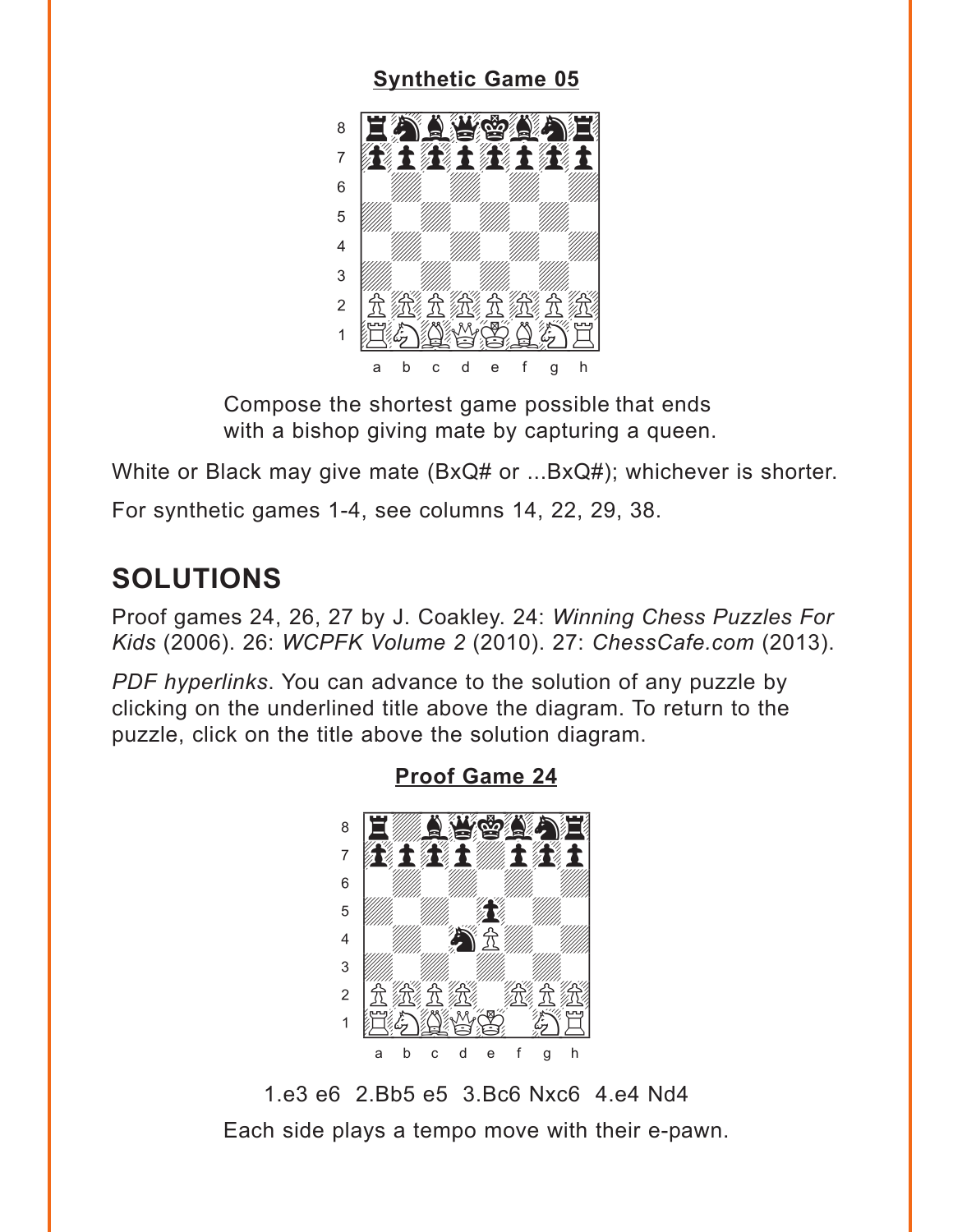## **[Proof Game 25](#page-1-0)**

<span id="page-4-0"></span>Cornel Pacurar 2004 *internet mailing list*  Winning Chess Puzzles For Kids Volume 2 (2010)<br>————————————————————



1.Nc3 d5 2.Nxd5 Bh3 3.Nxh3 Qxd5 4.Ng1 Qd8

S*witchbacks* by the white knight and black queen conceal the captures that they made (Ng1xh3-g1 and ...Qd8xd5-d8).

[A nearly identical homebase proof game, also by Cornel Pacurar (2004) is 1.c4 d5 2.cxd5 Bh3 3.Nxh3 [Qxd5 4.Ng1 Qd8.\]](#page-1-0)

## **Proof Game 26**



1.e3 c6 2.Qg4 Qc7 3.Qxd7+ Qxd7 4.e4 Qg4

Two more tempo moves. One by the white e-pawn and one by the black queen (taking two turns to get from d8 to d7).

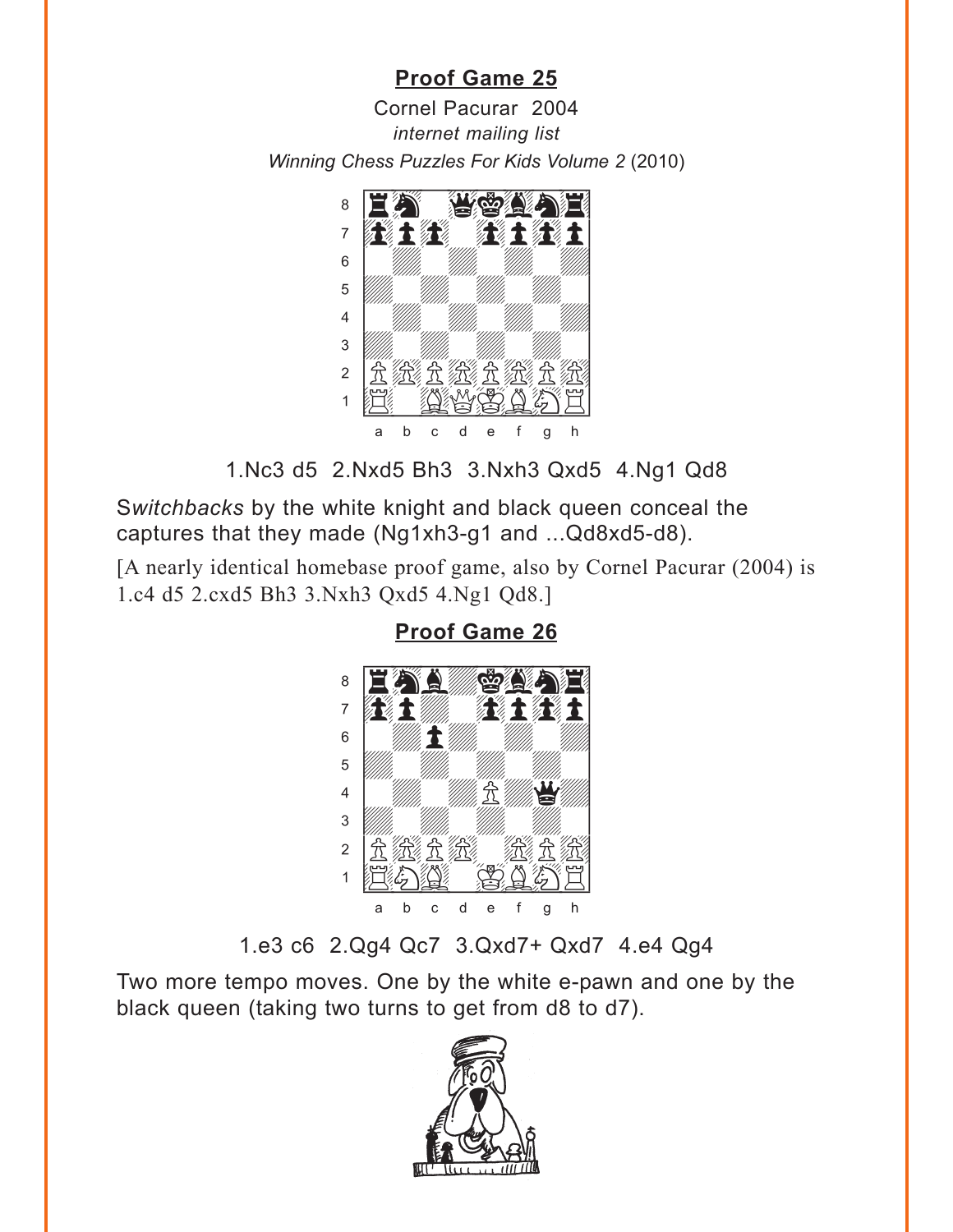<span id="page-5-0"></span>**[Proof Game 27](#page-2-0)**



1.d3 e5 2.Bf4 exf4 3.d4 f3 4.Nxf3 Nh6

A tempo move by the white d-pawn is nothing compared to the adventures of the black e-pawn.

The *phantom capture* occurred on f4. This trick is a common tactic in proof games. A piece is taken on a square that is later vacated by the capturing piece.



### 1.e3 e5 2.Qg4 Qh4 3.Ke2 d5 4.Kf3 **Bxg4#**

Only Black can mate on the fourth turn by capturing a queen with a bishop. White requires five turns.

There are no options with the white moves. Black can play their first three moves in different orders. (*See next page.*)

## **[Synthetic Game 05](#page-3-0)**

Charles D. Locock 1946